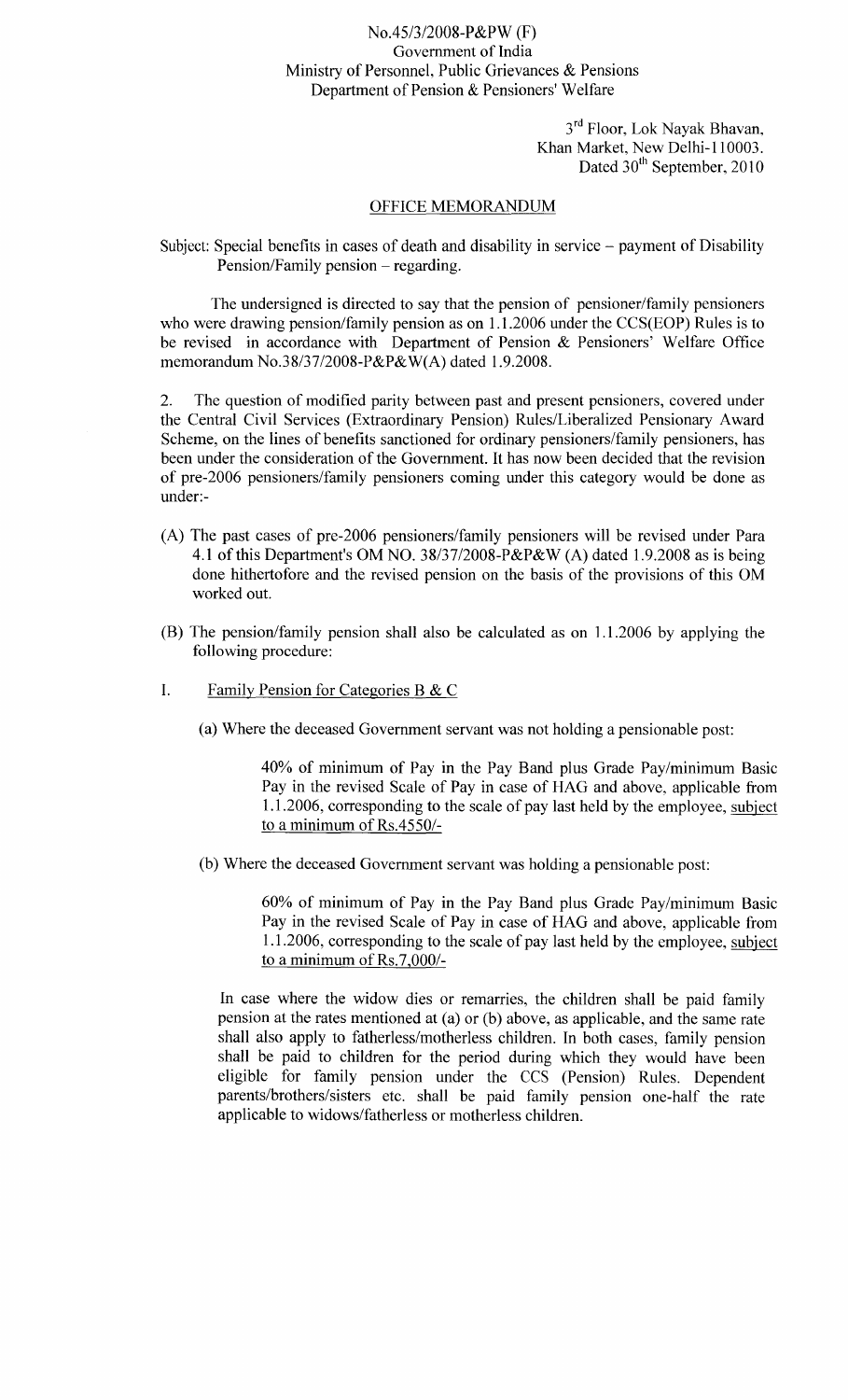## II. Family Pension under Categories D  $& E$

Family pension shall be calculated as the minimum of Pay in the Pay Band plus Grade Pay/minimum Basic Pay in the revised Scale of Pay in case of HAG and above, applicable from 1.1.2006, corresponding to the scale of pay last held by the employee.

- (a) If the Government servant is not survived by his widow but is survived by child/children only, all children together shall be eligible for family pension at the rate of 60% of minimum of Pay in the Pay Band plus Grade Pay/minimum Basic Pay in the revised Scale of Pay in case of HAG and above, applicable from 1.1.2006, corresponding to the scale of pay last held by the employee, subject to a minimum of Rs. 7000/-
- (b) When the Government servant dies as a bachelor or as a widower without children, dependent pension will be admissible to parent without reference to pecuniary circumstances, at the rate of 75% of minimum of Pay in the Pay Band plus Grade Pay/minimum Basic Pay in case of HAG and above, applicable from 1.1.2006, corresponding to the scale of pay last held by the employee, if both parents are alive, and at the rate of 60% if only one of them is alive.
- III. Disability Pension for Categories B & C
- (a) Disability pension would comprise of a service element equal to 50% of minimum of Pay in the Pay Band plus Grade Payor the minimum Basic"Pay in the revised Scale in case of HAG and above, applicable from 1-1-2006, corresponding to the scale of pay last held by the employee, to be reduced proportionately, if the employee did not have required qualifying service for full pension, plus disability element equal to 30% of the same minimum basic pay, for 100% disability.
- (b) For disability less than 100%, disability element shall be reduced proportionately. In cases of disability pension where permanent disability is not less that 60%, the disability pension (i.e. total of service element plus disability element) shall not be less than 60% of the minimum of pay in the Pay Band plus Grade Pay or the minimum basic pay in the revised Scale of pay in case of HAG and above, corresponding to the scale of pay last held by the employee, subject to a minimum ofRs. 7000/- per month.
- IV. Disability Pension for Category D
- (a) Disability pension would comprise of a service element equal to 50% of minimum of Pay in the Pay Band plus Grade Pay/minimum Basic Pay in the revised Scale of Pay in case of HAG and above, applicable from 1.1.2006, corresponding to the scale of pay last held by the employee subject to proportionate reduction in case his qualifying service up to the deemed date of retirement falls short of full qualifying service and disability element equal to 30% of the same minimum of Pay in the Pay Band plus Grade Pay/minimum Basic Pay in the revised Scale of Pay, subject to the condition that the aggregate of service and disability element shall not be less than 80% of the minimum of Pay in the Pay Band plus Grade Pay/minimum Basic Pay, in case of HAG and above, applicable from 1.1.2006, corresponding to the scale of pay last held by the employee, for 100% disability.